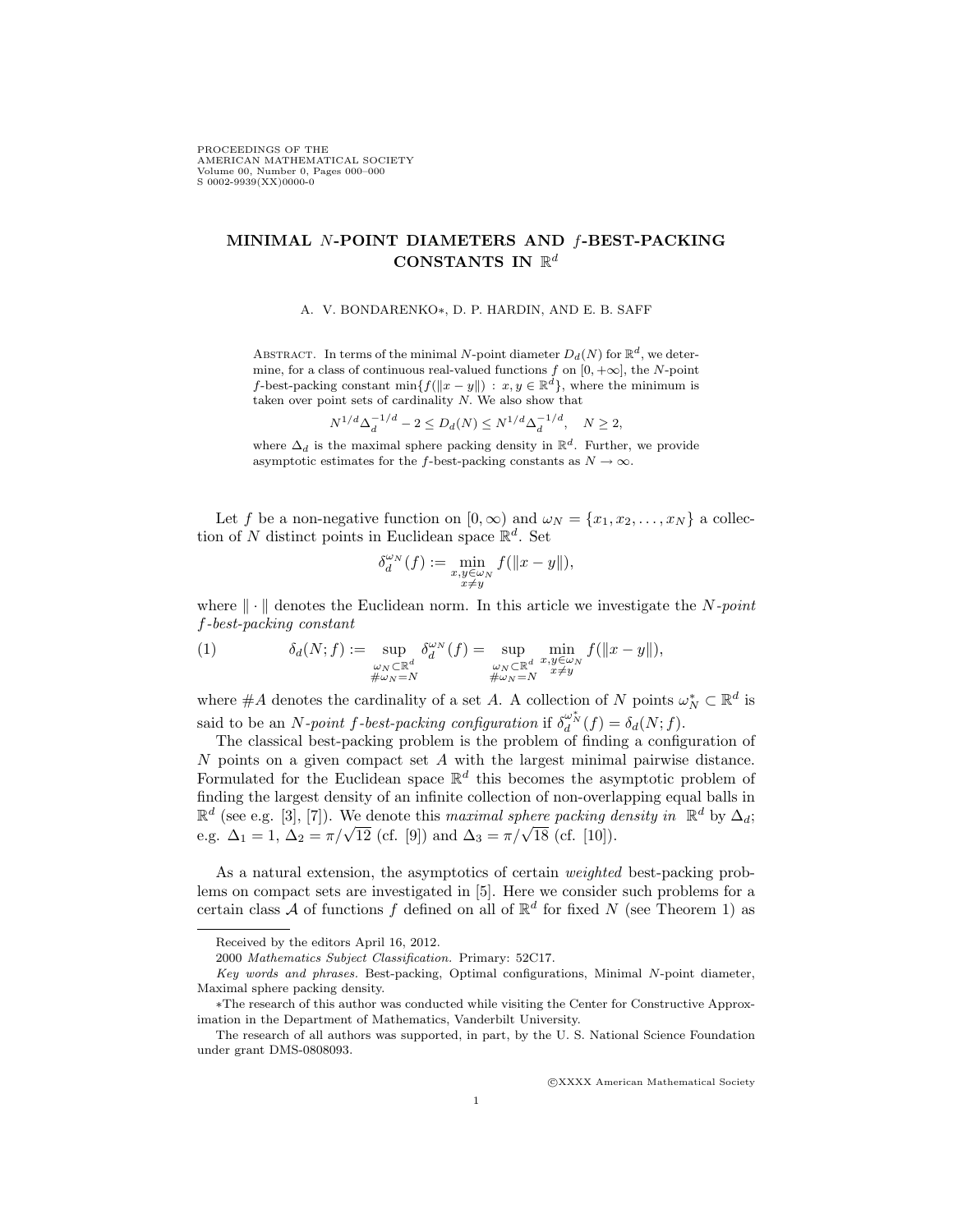well as provide asymptotic results (as  $N \to \infty$ ) in Corollaries 2 and 3. For example, for Gaussian weighted best-packing on  $\mathbb{R}^2$ , i.e,  $f(t) = t \exp(-t^2)$ , our results yield in particular for  $N = 7$  that  $\delta_2(7; f) = 2^{-1/3}((1/3) \log 2)^{1/2}$  and, furthermore,

$$
(2) \qquad \delta_2(N;f) \sim \left(\frac{\Delta_2}{N}\right)^{(\frac{N}{\Delta_2}-1)/2} \left(\frac{N}{\Delta_2}-1\right)^{1/2} \left(\frac{1}{2}\log\frac{N}{\Delta_2}\right)^{1/2}, N \to \infty.
$$

An important role in our investigation is played by the quantity

(3) 
$$
D_d(N) := \min_{x_1, ..., x_N \in \mathbb{R}^d} \left\{ \frac{\max_{i \neq j} ||x_i - x_j||}{\min_{k \neq \ell} ||x_k - x_\ell||} \right\},
$$

which is called the *minimal N-point diameter for*  $\mathbb{R}^d$ . That the minimum of the ratio in (3) is attained may be seen using a scaling argument. Clearly,  $D_1(N) =$  $N-1$  for each  $N \geq 2$ . For  $d=2$ , the exact values of  $D_2(N)$  are known (cf. [1],[2]) for  $N$  up to 8, and asymptotically there holds

(4) 
$$
D_2(N) = (N/\Delta_2)^{1/2} + O(1) \text{ as } N \to \infty.
$$

Furthermore, it is shown by A. Schürmann in  $[12]$  that for N sufficiently large, optimal configurations for  $D_2(N)$  are (somewhat surprisingly) always non-lattice packings, as conjectured by P. Erdös.

In comparison with  $(4)$  whose proof relies on results of  $[9]$  that are special for the plane, we show in Theorem 2 that for all  $d \geq 1$  we have

$$
N^{1/d} \Delta_d^{-1/d} - 2 \le D_d(N) \le N^{1/d} \Delta_d^{-1/d} \qquad (N \ge 2).
$$

Our first theorem applies to the class A of functions  $f \in C([0,\infty))$  such that  $f(0) = 0, f(t) > 0$  for  $t > 0$ ,  $\lim_{t \to \infty} f(t) = 0$ , and such that there exist positive numbers  $\varepsilon$ ,  $M$  ( $\varepsilon$  <  $M$ ) with the properties that f is strictly increasing on  $[0, \varepsilon]$  and is strictly decreasing on  $[M, \infty)$ . We may assume, without loss of generality, that, for  $f \in \mathcal{A}$ , the parameters  $\varepsilon$  and M in the above definition further satisfy

(5) 
$$
f(\varepsilon) = f(M) = \min_{t \in [\varepsilon, M]} f(t).
$$

**Lemma 1.** Suppose  $f \in \mathcal{A}$  with parameters  $\varepsilon$  and M that satisfy (5). If  $\alpha > M/\varepsilon$ , then there is a unique positive solution  $t = \tau(\alpha)$  to the equation

(6) 
$$
f(t) = f(\alpha t).
$$

Furthermore,  $\tau(\alpha) \in (M/\alpha, \varepsilon)$ .

*Proof.* Consider  $g(t) := f(\alpha t) - f(t)$  for  $t \geq 0$ . Since  $M/\alpha < \varepsilon$ ,  $f(\alpha t)$  is decreasing for  $t \in [M/\alpha, \infty)$ . Furthermore, since f is increasing on  $[0, \varepsilon]$ , it easily follows that g is (strictly) decreasing on  $[M/\alpha, \varepsilon]$  and that

$$
g(M/\alpha) = f(M) - f(M/\alpha) = f(\varepsilon) - f(M/\alpha) > 0.
$$

We also have

$$
g(\varepsilon)=f(\alpha\varepsilon)-f(\varepsilon)
$$

since f is decreasing on  $[M, \infty)$  and  $\alpha \varepsilon > M$ . Hence, g has exactly one zero in  $(M/\alpha, \varepsilon)$ , or equivalently, (6) has exactly one solution  $t = \tau(\alpha) \in (M/\alpha, \varepsilon)$ .

If  $t \geq M$ , then  $f(\alpha t) < f(t)$  since f is increasing on  $[M, \infty)$ . If  $\varepsilon \leq t \leq M$ , then  $f(t) \ge f(M) > f(\alpha t)$  since  $\alpha t \ge \alpha \varepsilon > M$ . Therefore, there are no values of  $t \ge \varepsilon$ that satisfy (6). A similar analysis shows that (6) has no solutions in  $(0, M/\alpha]$  and so  $t = \tau(\alpha)$  is the unique solution of (6) for  $t > 0$ .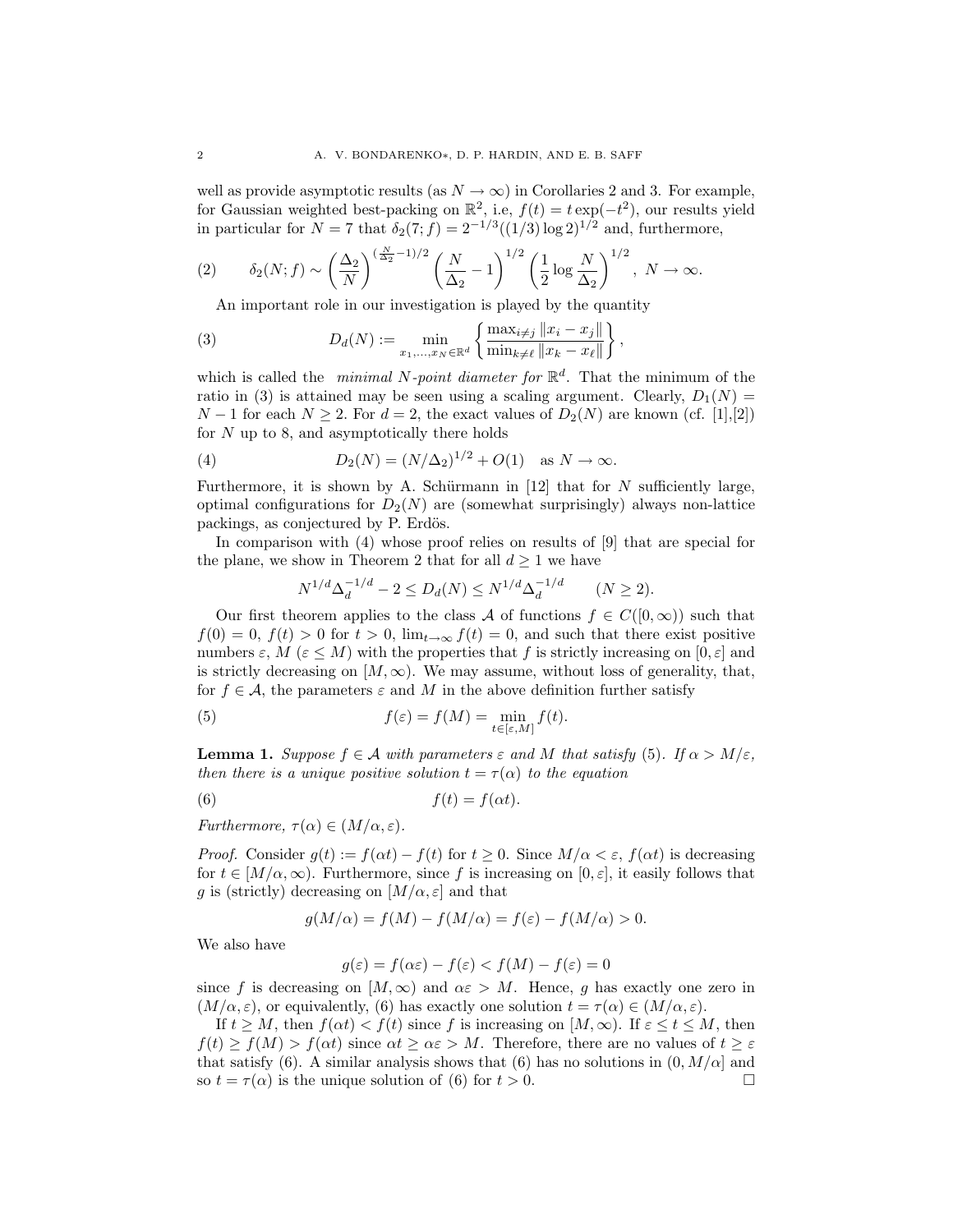Our first main result is the following:

**Theorem 1.** Let  $f \in \mathcal{A}$  with parameters  $\varepsilon$  and M that satisfy (5). Let  $N_0$  be such that  $D_d(N) > M/\varepsilon$  for  $N > N_0$  and  $t_N = \tau(D_d(N))$  denote the unique value of  $t > 0$  such that

(7) 
$$
f(t) = f(D_d(N)t).
$$

Then

(8) 
$$
\delta_d(N;f) = f(t_N), \qquad N > N_0.
$$

Moreover, a collection of  $N(> N_0)$  distinct points  $\omega_N = \{x_k\}_{k=1}^N \subset \mathbb{R}^d$  is an Npoint f-best-packing configuration if and only if

(9) 
$$
\min_{\substack{x,y\in\omega_N\\x\neq y}} \|x-y\| = t_N \text{ and } \text{diam}(\omega_N) = t_N D_d(N).
$$

*Proof.* Let  $N > N_0$  and let  $\omega_N = \{x_k\}_{k=1}^N$  be a collection of N points in  $\mathbb{R}^d$  such that  $\min_{i \neq j} ||x_i - x_j|| = t_N$  and  $\text{diam}(\omega_N) = t_N D_d(N)$ . Then

(10) 
$$
t_N \le ||x_i - x_j|| \le t_N D_d(N), \qquad (i \ne j).
$$

By Lemma 1, we have  $t_N < \varepsilon$  and  $t_N D_d(N) > M$ . From (5), the definition of  $t_N$ and the monotonicity properties of f we have

$$
f(t_N) = \min_{t \in [t_N, t_N D_d(N)]} f(t)
$$

which, together with (10) implies that  $f(\Vert x_i - x_j \Vert) \geq f(t_N)$  for all  $i, j \ (i \neq j)$ . Since  $||x_i - x_j|| = t_N$  for some pair  $i, j \ (i \neq j)$ , we have

$$
\delta_d^{\omega_N}(f) = \min_{i \neq j} f(||x_i - x_j||) = f(t_N)
$$

and so  $\delta_d(N; f) \geq f(t_N)$ .

Let  $\tilde{\omega}_N = \{y_k \mid k = 1, \ldots, N\}$  denote an arbitrary N-point configuration in  $\mathbb{R}^d$ and let  $\bar{t} := \min_{i \neq j} ||y_i - y_j||$ . Since f is increasing on  $[0, \varepsilon]$  and  $t_N \leq \varepsilon$ , we have  $\delta_d^{\tilde{\omega}_N}(f) < f(t_N)$  if  $\bar{t} < t_N$ , i.e. the configuration  $\tilde{\omega}_N$  is not optimal. On the other hand, if  $\bar{t} \geq t_N$ , then diam  $(\tilde{\omega}_N) \geq D_d(N)\bar{t} \geq D_d(N)t_N$  and so there must be some *i*, *j* such that  $||y_i - y_j|| \ge D_d(N)\overline{t}$ . Hence,  $\delta_d^{\omega_N}(f) \le f(D_d(N)t_N) = f(t_N)$ with equality if and only if both  $\bar{t} = t_N$  and diam  $\omega_N^* = D_d(N)t_N$ . Therefore,  $\delta_d(N; f) = f(t_N)$  and a configuration is optimal if and only if the conditions (9) hold.

For the sake of illustration, consider the function  $f_{p,q} \in A$  defined by  $f_{p,q}(t) = t^p$ if  $0 \le t \le 1$  and  $f_{p,q}(t) = t^{-q}$  if  $t > 1$  where  $p, q > 0$  satisfy  $1/p + 1/q = 1$ . The unique solution of (6) is  $\tau(\alpha) = \alpha^{-q/(p+q)}$  for  $\alpha > 1$ . Then  $f_{p,q}(\tau(\alpha)) = 1/\alpha$  and, by Theorem 1,

(11) 
$$
\delta_d(N; f_{p,q}) = 1/D_d(N) = \max_{x_1, ..., x_N \in \mathbb{R}^d} \left\{ \frac{\min_{k \neq \ell} ||x_k - x_{\ell}||}{\max_{i \neq j} ||x_i - x_j||} \right\}.
$$

On letting  $p \to 1$  and  $q \to \infty$ ,  $f_{p,q}$  tends to  $f_{1,\infty}$  where  $f_{1,\infty}(t) = t$  for  $0 \le t \le 1$  and  $f_{1,\infty}(t) = 0$  for  $t > 1$  for which the equality in (11) is apparent from the definitions of these quantities.

For the case  $d = 1$ , we have  $D_1(N) = N - 1$  and any configuration of N points that attains  $D_1(N)$  in (3) for  $N \geq 2$  must be of the form  $\{ck +b | k = 0, \ldots, N-1\}$ for any fixed constants b and  $c \neq 0$ . We thus obtain the following.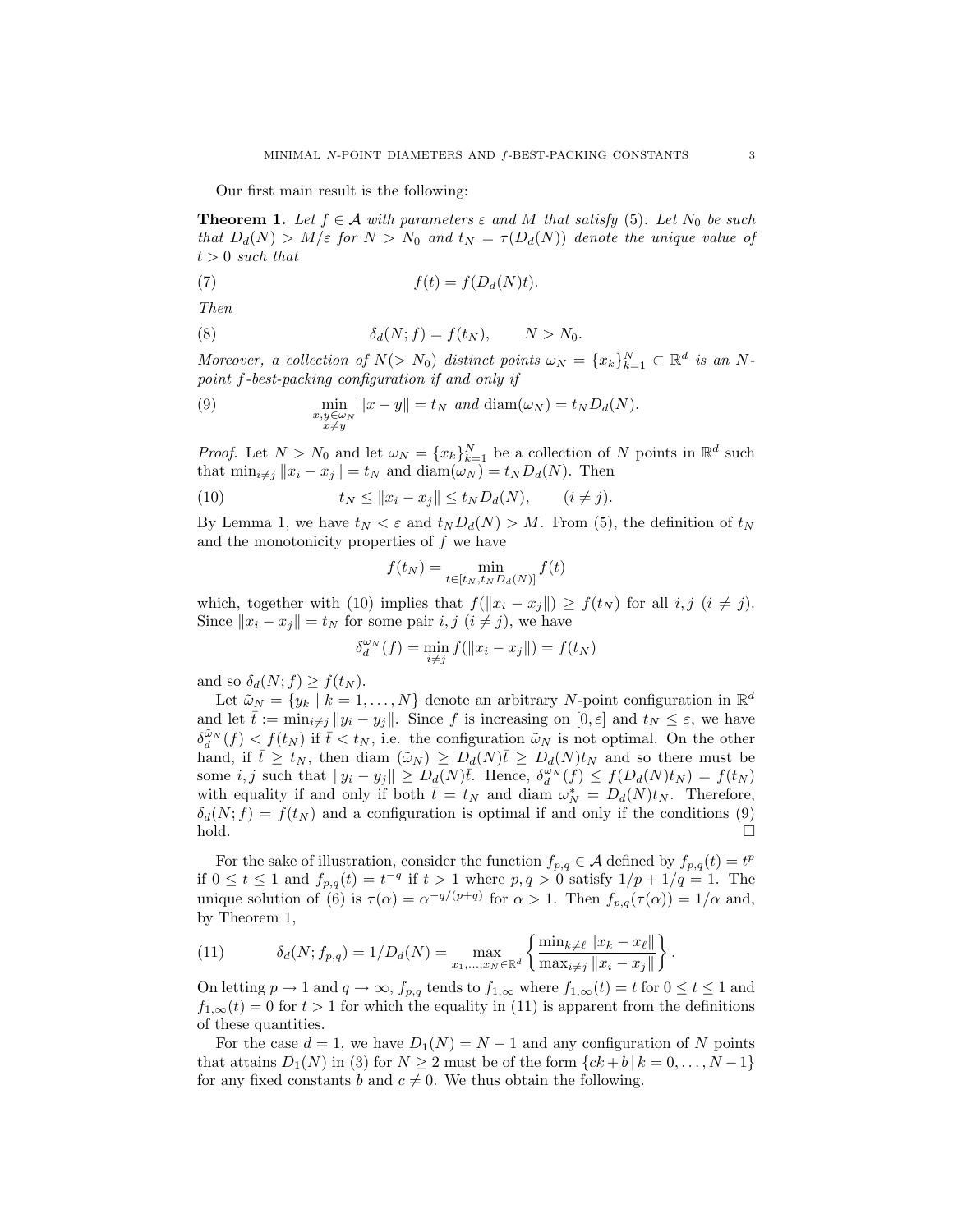Corollary 1. Let  $f \in \mathcal{A}$  and  $d = 1$ . Let  $\tau_N = \tau(N-1)$  be the unique solution of equation (6) with  $\alpha = N - 1 > M/\varepsilon$ . Then  $\delta_1(N; f) = f(t_N)$  and any f-bestpacking configuration is of the form  $\{t_N k + b | k = 0, \ldots, N-1\}$  for some constant b.

For example if  $f(t) = t \exp(-t^{\beta}), \beta > 0$ , we can take  $\varepsilon = M = \beta^{-1/\beta}$  and we deduce that for  $d = 1$  and  $N > 2$ ,

$$
t_N = \left[\frac{\log(N-1)}{(N-1)^{\beta}-1}\right]^{1/\beta}
$$

and

$$
\delta_1(N; f) = \left[\frac{\log(N-1)}{(N-1)^{\beta}-1}\right]^{1/\beta} (N-1)^{-1/[(N-1)^{\beta}-1]}
$$

with an optimal configuration  $\omega_N = \{t_N k\}_{k=0}^{N-1}$ . (For  $N = 2$ , we find  $\delta_1(2; f) =$  $\beta^{-1/\beta}$  exp(-1/ $\beta$ ) with an optimal configuration being  $\{0, \beta^{1/\beta}\}\$ .

We remark that for the Gaussian weighted problem mentioned earlier, the computation of  $\delta_2(7; f)$  follows easily from Theorem 1 and the fact that  $D_2(7) = 2$ .

Next we present estimates for the minimal N-point diameter.

## **Theorem 2.** For all  $d \ge 1$  and  $N \ge 2$ ,

(12) 
$$
N^{1/d} \Delta_d^{-1/d} - 2 \le D_d(N) \le N^{1/d} \Delta_d^{-1/d}.
$$

*Proof.* We say that a set of points in  $\mathbb{R}^d$  is 2-separated if the distance between any two points in the set is greater than or equal to 2. For a compact set  $K \subset \mathbb{R}^d$ , let  $M(K)$  denote the maximum number of points that can be placed in K under the constraint that the distance between any two points is greater than or equal to 2, i.e.,  $M(K)$  is the maximum cardinality of any 2-separated subset of K.

For a compact set K in  $\mathbb{R}^d$ , we let  $\tilde{K}$  denote the 2-neighborhood of K defined by

$$
\tilde{K} := \{ y \in K \mid \text{dist}(y, K) \le 2 \},
$$

and, for  $t \in \mathbb{R}^d$ , we let  $K + t$  denote the translate of K by t.

For  $\rho > 1$ , let  $X_{\rho}$  denote a 2-separated collection of  $M(B(0, \rho))$  points in  $B(0, \rho)$ , where  $B(0, \rho)$  denotes the open ball centered at 0 with radius  $\rho$ . Then it is known (cf. [6]) that  $M(B(0, \rho)) = \rho^d \Delta_d + o(\rho^d)$  as  $\rho \to \infty$  and, furthermore, for any fixed  $a > 0$ , that

(13) 
$$
\# (X_{\rho} \cap B(0, \rho - a)) = \rho^{d} \Delta_d + o(\rho^{d}) \text{ as } \rho \to \infty,
$$

where  $#A$  denotes the cardinality of a set  $A$ .

Let K be a compact convex set in  $\mathbb{R}^d$  that contains the origin 0 and let Y denote a 2-separated collection of  $M(K)$  points in K. If  $t \in \mathbb{R}^d$  is such that  $|t| \leq \rho - \text{diam }\tilde{K}$ , then  $\tilde{K} + t$  is contained in  $B(0, \rho)$  and  $X'_{\rho} = (X_{\rho} \setminus \tilde{K} + t) \cup (Y + t)$  is a 2-separated configuration in  $B(0, \rho)$  of  $\#X_{\rho} - \#(X_{\rho} \cap (\tilde{K} + t)) + M(K)$  points, from which it follows that

(14) 
$$
\#\left(X_{\rho}\cap(\tilde{K}+t)\right)\geq M(K).
$$

Let  $\mu_{\rho}$  denote the discrete measure  $\mu_{\rho} = \sum_{x \in X_{\rho}} \delta_x$ , where  $\delta_x$  denotes the unit atomic mass at  $x \in \mathbb{R}^d$  and let  $\lambda^d$  denote Lebesgue measure on  $\mathbb{R}^d$ . As before, suppose K is a compact convex set in  $\mathbb{R}^d$  that contains 0 and let  $\chi_K$  denote the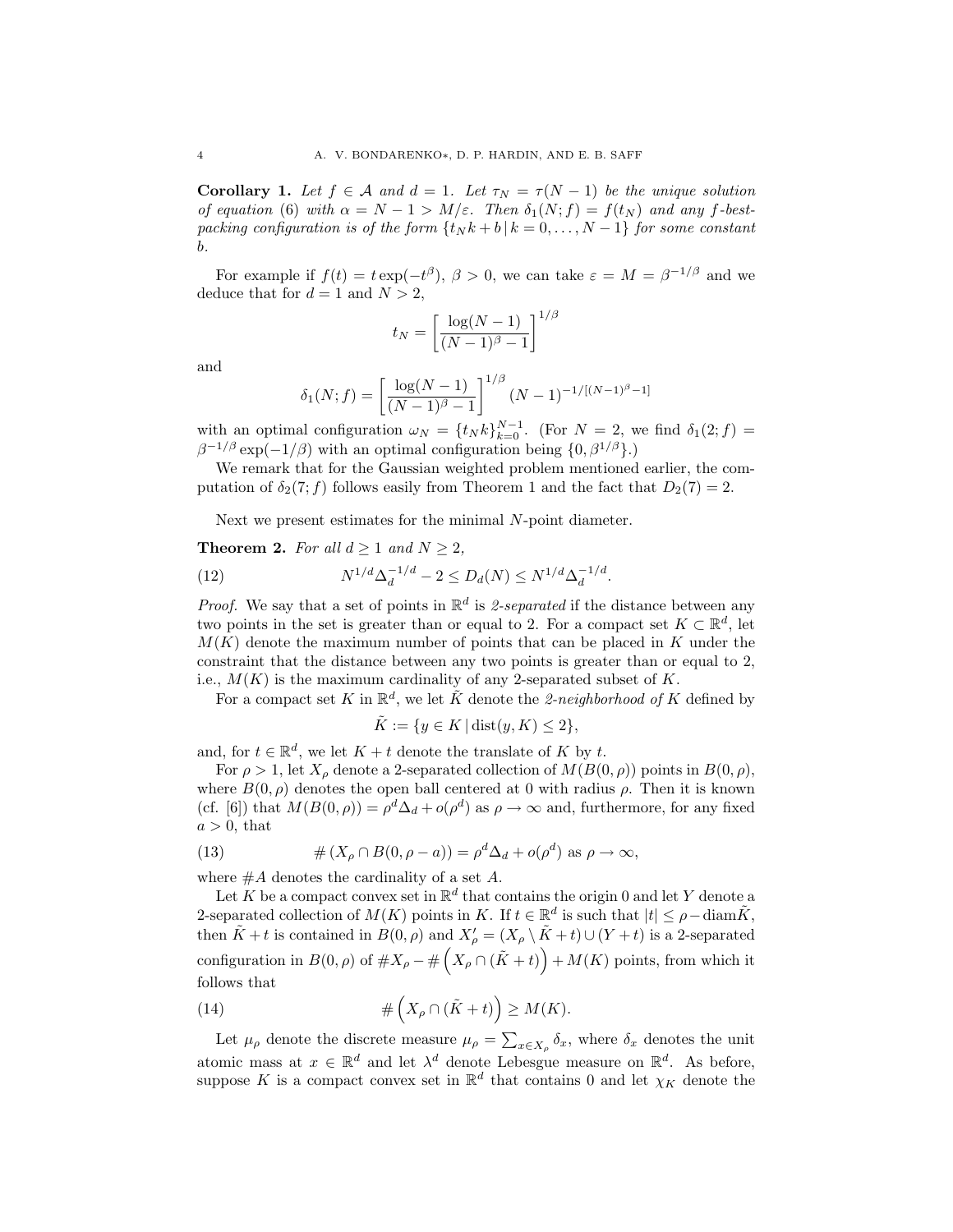characteristic function of  $K$ . We next consider the following convolution integral which, by Tonelli's theorem, can be written as

(15) 
$$
\iint_{B(0,\rho)\times X_{\rho}} \chi_K(x+t) d\mu_{\rho}(x) d\lambda^{d}(t) = \int_{B(0,\rho)} \#(X_{\rho} \cap (K-t)) d\mu_{\rho}(x) d\lambda^{d}(t)
$$

$$
= \int_{X_{\rho}} \lambda^{d}(B(0,\rho) \cap (K-x)) d\mu_{\rho}(x).
$$

If  $|x| + \text{diam}(K) \leq \rho$ , then  $K - x \subset B(0, \rho)$  and so we have

(16) 
$$
\lambda^{d}(K) \#(X_{\rho} \cap B(0, \rho - \text{diam} K)) \leq \int_{B(0,\rho)} \#(X_{\rho} \cap (K - t)) d\mu_{\rho}(x) d\lambda^{d}(t)
$$

$$
\leq \lambda^{d}(K) \#(X_{\rho}).
$$

For  $N \geq 1$ , letting  $R_N := N^{1/d} \Delta_d^{-1/d}$  $\frac{d}{d}$  and choosing  $K = B(0, R_N)$ , the first inequality in (16) shows that

$$
\#(X_{\rho} \cap B(0, \rho - 2R_N))\lambda^d(B(0, R_N)) \leq \lambda^d(B(0, \rho)) \max_t \#(B(-t, R_N) \cap X_{\rho}),
$$

and so, using (13), we obtain as  $\rho \to \infty$ 

$$
\max_{t} \#(B(-t, R_N) \cap X_{\rho}) \ge \frac{\#(X_{\rho} \cap B(0, \rho - 2R_N))\lambda^d(B(0, R_N))}{\lambda^d(B(0, \rho))} = R_N^d \Delta_d + o(1).
$$

Taking  $\rho \to \infty$  it then follows that  $M(B(0,R_N)) \geq N$  and thus we have

(17) 
$$
D_d(N) \le \frac{\text{diam} B(0, R_N)}{2} = R_N = N^{1/d} \Delta_d^{-1/d}.
$$

Next we derive the lower estimate for  $D_d(N)$ . For  $N \geq 2$ , let  $K_N$  denote the convex hull of a 2-separated configuration of N points such that  $\text{diam}(K_N)$  =  $2D_d(N)$ . Using the second inequality in (16) with  $A = K_N$  and the inequality (14), we obtain

(18)  

$$
\lambda^{d}(\tilde{K}_{N}) \frac{\#X_{\rho}}{\rho^{d}} \geq \frac{1}{\rho^{d}} \int_{B(0,\rho-\text{diam}(\tilde{K}_{N}))} \# \left(X_{\rho} \cap (\tilde{K}_{N}-t)\right) d\lambda^{d}(t)
$$

$$
\geq M(K_{N}) \frac{\lambda^{d}(B(0,\rho-\text{diam}(\tilde{K}_{N}))}{\rho^{d}}.
$$

Recalling the isodiametric inequality ([13], see also [4]) that  $\lambda^{d}(A) \leq \beta_d(\text{diam}(A)/2)^d$ for any bounded measurable set  $A \subset \mathbb{R}^d$  and using (13) and taking  $\rho \to \infty$ , we have

$$
\left(\frac{\text{diam}(\tilde{K}_N)}{2}\right)^d \Delta_d \ge M(K_N) \ge N.
$$

Since diam( $\tilde{K}_N$ ) = 4 + diam( $K_N$ ) = 4 + 2 $D_d(N)$ , it follows that

(19) 
$$
D_d(N) \ge \Delta_d^{-1/d} N^{1/d} - 2.
$$

We remark that for the case  $d = 2$ , Bezdek and Fodor [2] have shown that  $D_2(N) \ge N^{1/2} \Delta_s^{-1/2} - 1, N \ge 2$ . We also note that at the conclusion of their article [1], Bateman and Erdös briefly mention that for  $N \to \infty$  "there are asymptotic relations of the form  $\frac{1}{2}D_d(N) \sim c_d N^{1/d}$ ," for some unknown constant  $c_d$  and refer to a paper of Rankin [11]. However, to the authors' knowledge, there appears no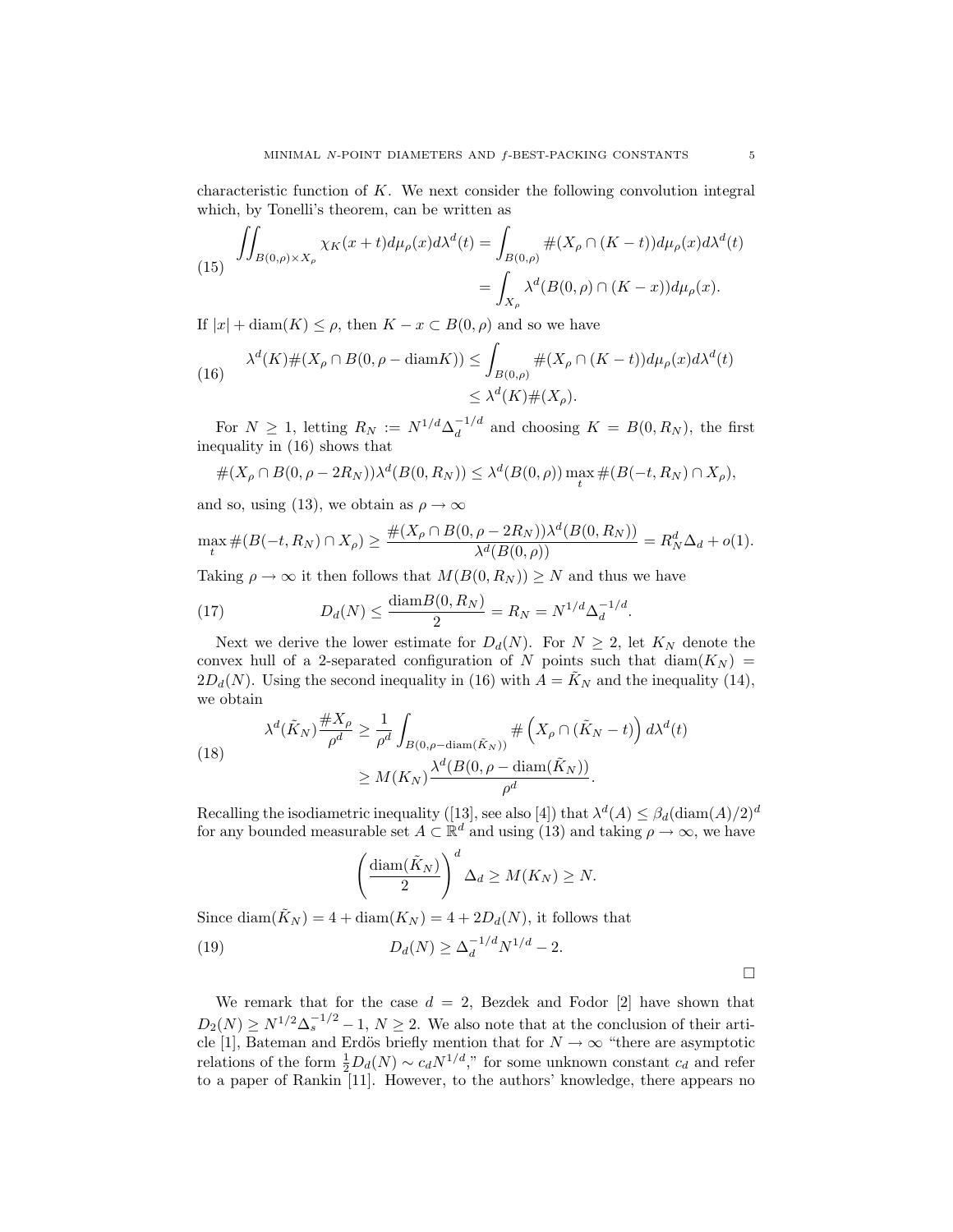explicit proof of this fact for arbitrary  $d$  in [11] or elsewhere.

Theorem 1 together with Equation (4) and Theorem 2 allow us to establish some asymptotic estimates for the N-point f-best-packing constant  $\delta_d(N; f)$  of a fixed function  $f \in \mathcal{A}$ . For example, from (12) and (11) we have

$$
\delta_2(N; f_{p,q}) = 1/D_2(N) = \frac{\pi^{1/2}}{12^{1/4}}N^{-1/2} + O(N^{-1}), \quad N \to \infty,
$$

and, for  $d > 2$ ,

$$
\delta_d(N; f_{p,q}) = 1/D_d(N) = \Delta_d^{1/d} N^{-1/d} + o(N^{-1/d}), \quad N \to \infty.
$$

We will now investigate how well  $\delta_d(N; f)$  can be approximated by  $f(\tau(N^{1/d} \Delta_d^{-1/d}))$  $\binom{-1}{d}$ ), as  $N \to \infty$ , where  $\tau(\alpha)$  is the unique solution of (6). For this purpose the following simple lemma is useful.

**Lemma 2.** Let f, M, and  $\varepsilon$  be as in Lemma 1 and let A and  $A + \lambda$  both be greater than  $M/\varepsilon$ . If  $\lambda \leq 0$ , we further assume that  $A \leq (A + \lambda)^2$ . Then the following inequalities hold:

(20) 
$$
f(A\tau(A)/(A+\lambda)) \le f(\tau(A+\lambda)) \le f(\tau(A)), \text{ if } \lambda \ge 0,
$$

(21) 
$$
f((A+\lambda)\tau(A)) \le f(\tau(A+\lambda)) \le f(A\tau(A)), \text{ if } \lambda \ge 0,
$$

(22) 
$$
f(\tau(A)) \le f(\tau(A+\lambda)) \le f\left(\frac{A\tau(A)}{A+\lambda}\right), \text{ if } \lambda \le 0, \frac{A\tau(A)}{(A+\lambda)} \le M,
$$

(23) 
$$
f(A\tau(A)) \leq f(\tau(A+\lambda)) \leq f((A+\lambda)\tau(A)), \text{ if } \lambda \leq 0, \varepsilon \leq (A+\lambda)\tau(A).
$$

*Proof.* The inequalities follow easily from the facts that  $\tau(t)$  is decreasing and  $t\tau(t)$ is increasing for  $t > M/\varepsilon$ .

This lemma allows us to obtain asymptotic estimates on  $\delta_d(N; f)$ ,  $d \geq 2$ , for some subclasses of functions  $f \in \mathcal{A}$ . Set  $A := N^{1/d} \Delta_d^{-1/d}$  $d_d^{-1/a}, \lambda := D_d(N) - A.$  Then by applying Theorem ?? and Lemma 2 we immediately obtain the following.

Corollary 2. Let  $f \in \mathcal{A}$ ,  $d \geq 2$ . If at least one of the following two conditions holds,  $f(t) = f(t)$ 

(i) 
$$
\lim_{t \to 0^+} \frac{f(t+g(t))}{f(t)} = 1, \text{ for any } g \text{ such that } t+g(t) \ge 0 \text{ for } t > 0 \text{ and } g = o(t),
$$
  

$$
t \to 0^+, \text{ or}
$$

(ii) 
$$
\lim_{t \to \infty} \frac{f(t + g(t))}{f(t)} = 1, \text{ for any } g = o(t), t \to \infty,
$$

then

(24) 
$$
\lim_{N \to \infty} \frac{\delta_d(N;f)}{f(\tau(N^{1/d} \Delta_d^{-1/d}))} = 1.
$$

For the Gaussian weighted best-packing problem in  $\mathbb{R}^2$  mentioned earlier, where  $f(t) = t \exp(-t^2)$ , the above corollary readily yields the asymptotic result (2).

Similarly, if  $d = 2$ , then (4) implies the following: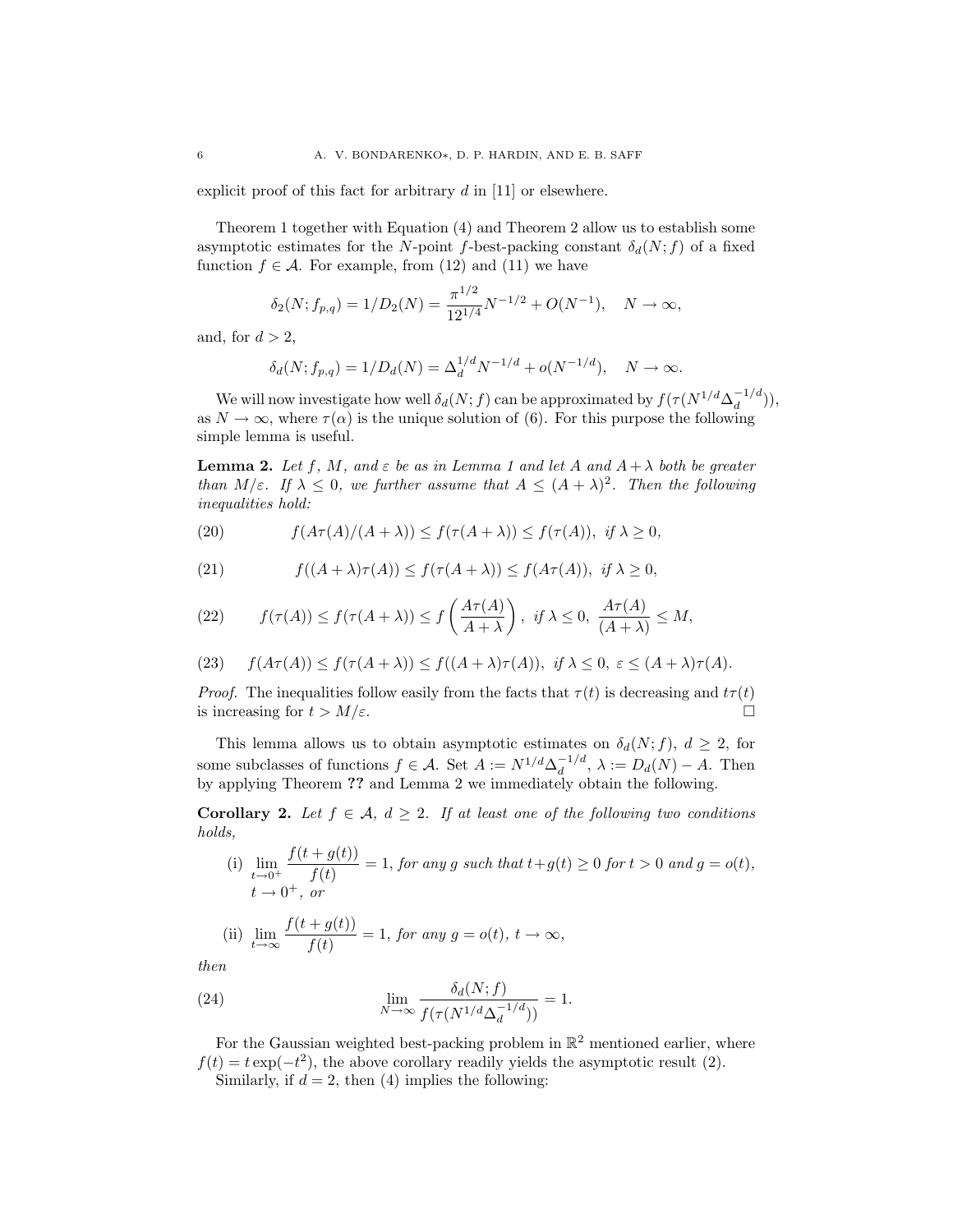**Corollary 3.** Let  $f \in \mathcal{A}$ . If, for some  $\beta \in (0,1)$ , both of the following conditions hold,

(25) 
$$
\lim_{t \to 0^+} \frac{f(t + g(t))}{f(t)} = 1, \quad \text{for each } g(t) = O(t^{1 + 1/\beta}), t \to 0^+,
$$

and

(26) 
$$
\lim_{t \to \infty} \frac{f(t + g(t))}{f(t)} = 1, \quad \text{for each } g(t) = O(t^{-\beta/(1-\beta)}), t \to \infty,
$$

then

(27) 
$$
\lim_{N \to \infty} \frac{\delta_2(N;f)}{f(\tau(\frac{12^{1/4}}{\pi^{1/2}}N^{1/2}))} = 1.
$$

*Proof.* If  $\tau(D_2(N)) > N^{-\beta/2}$  for some sequence of integers N, then (27) holds by (4), (20), (22), (25), while if  $\tau(D_2(N)) \leq N^{-\beta/2}$  for infinitely many N, then (27) holds by  $(4)$ ,  $(21)$ ,  $(23)$ ,  $(26)$ .

The following example illustrates the sharpness of Corollary 3. Let  $f(x) =$  $\exp\{-1/x^2\}$  for  $x \in (0,1)$ , and  $f(x) = \exp\{-x^2\}$  for  $x \ge 1$ . We have

$$
\delta_2(N; f) = \exp\{-D_2(N)\} = O(\exp\{-\frac{12^{1/4}}{\pi^{1/2}}N^{1/2}\}), \quad N \to \infty,
$$
  

$$
f(t + g(t)) = O(f(t)), \quad \text{for each } g(t) = O(t^3), t \to 0,
$$

and

$$
f(t+g(t)) = O(f(t)),
$$
 for each  $g(t) = O(1/t), t \to \infty.$ 

This example shows that Corollary 3 is optimal in the sense that it is not possible to simultaneously increase the constant  $1 + 1/\beta$  and reduce the constant  $-\beta/(1 - \beta)$ .

## **REFERENCES**

- [1] Paul Bateman and Paul Erdös, Geometrical Extrema Suggested by a Lemma of Besicovitch, Amer. Math. Monthly, 58 (1951), 306–314.
- [2] Andràs Bezdek and Ferenc Fodor, Minimal Diameter of Certain Sets in the Plane, J. Combin. Theory Ser. A, 85 (1999), 105–111.
- [3] Károly Böröczky Jr., Finite Packing and Covering, Cambridge Tracts in Mathematics, 154, Cambridge University Press, Cambridge 2004
- [4] Yu.D. Burago, V.A. Zalgaller, Geometric inequalities, Grundlehren der Mathematischen Wissenschaften 285, Springer Series in Soviet Mathematics. Springer-Verlag, Berlin, 1988.
- [5] S.V. Borodachov, D.P. Hardin, and E.B. Saff, Asymptotics of Weighted Best-Packing on Rectifiable Sets, (Russian) Mat. Sb. 199 (2008), no. 11, 3-20; translation in Sb. Math. 199 (2008), no. 11-12, 1579–1595.
- [6] Henry Cohn and Noam Elkies, New upper bounds on sphere packings I., Ann. of Math. 157 (2003), 689-714.
- [7] J.H. Conway and N.J.A. Sloane, Sphere Packings, Lattices and Groups, Springer Verlag, New York: 3rd ed., 1999.
- [8] P. Erdös, Some combinational problems in geometry, Geometry and differential geometry, Lecture Notes in Math., 792, Springer, Berlin, 1980, 46–53.
- [9] L. Fejes Toth, Lagerungen in der Ebene auf der Kugel und im Raum, Springer Verlag, Berlin– Gottingen–Heidelberg, 1953.
- [10] T.C. Hales, A proof of the Kepler conjecture, Ann. of Math. (2) **162** (2005), no. 3, 1065–1185.
- [11] R.A. Rankin, On the closest packing of spheres in n dimensions, Ann. of Math. (2) 48 (1947), 1062–1081.
- [12] Achill Schürmann, On Extremal Finite Packings, Discrete Comput. Geom. 28 (2002), 389– 403.